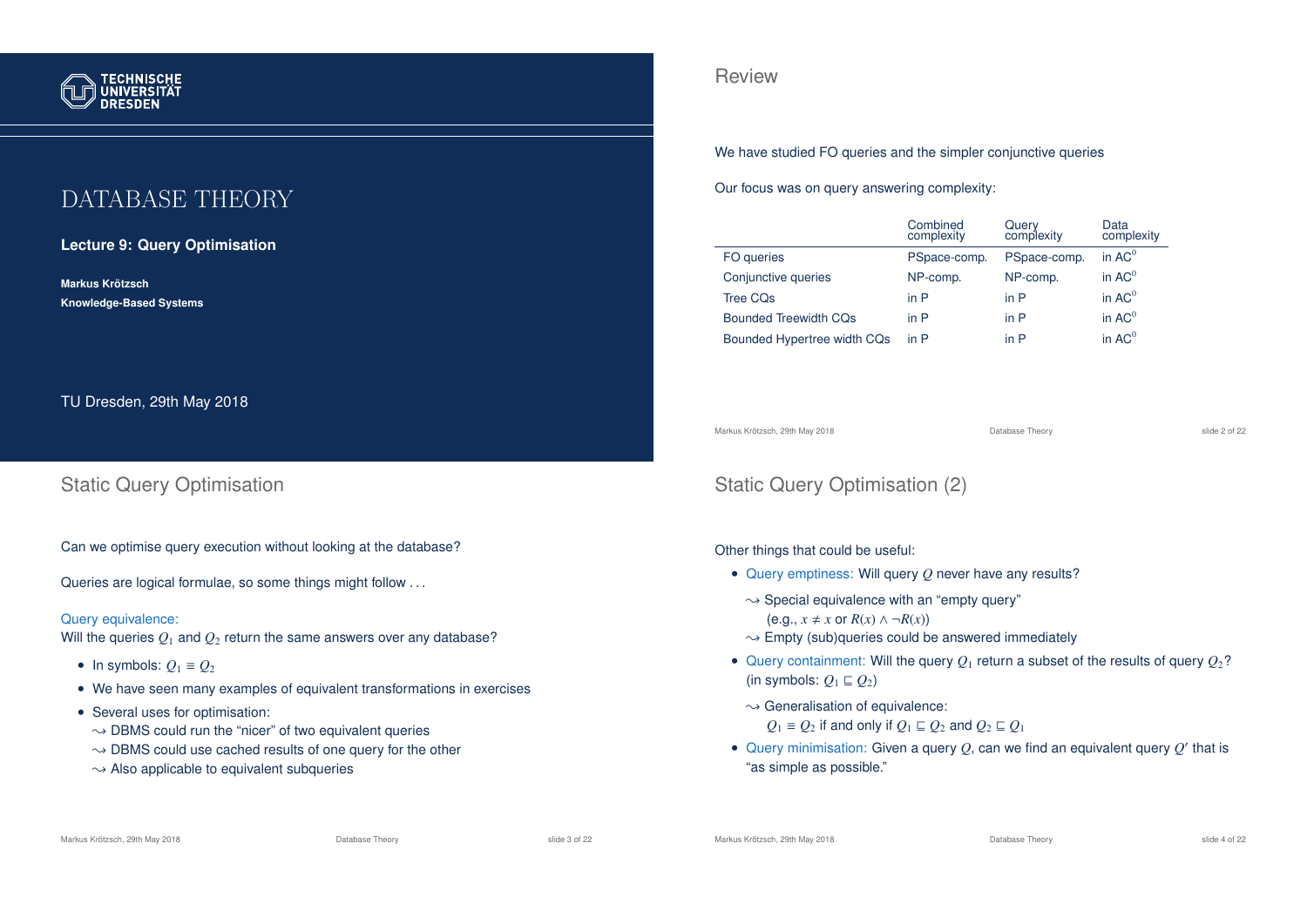## First-order logic: Decidable or not?

### We have seen in recent lectures:

- FO queries can be answered in PSpace (combined complexity) and AC $^0$  (data complexity)
- FO queries correspond to relational algebra, so every relational DBMS answers FO queries in practice

In foundational courses on logic, you should have learned

• Reasoning in first-order logic is undecidable

Indeed, Wikipedia says it too (so it must be true . . . ):

• "Unlike propositional logic, first-order logic is undecidable (although semidecidable)" [Wikidedia article First-order logic]

Is the first-order logic we use different from the first-order logic used elsewhere? Is mathematics inconsistent?

Markus Krötzsch, 29th May 2018 Database Theory slide 5 of 22

# Back to Query Optimisation

What do these results mean for query optimisation?

### **Two similar questions:**

- (1) Are the Boolean FO queries  $\varphi_1$  and  $\varphi_2$  equivalent?
- (2) Are the FO sentences  $\varphi_1$  and  $\varphi_2$  equivalent?
- $\rightarrow$  So FO query equivalence is undecidable?

**However,** (1) is not equivalent to (2) but to the following:

(2') Are the FO sentences  $\varphi_1$  and  $\varphi_2$  equivalent in all finite interpretations?

 $\rightarrow$  finite-model reasoning for FO logic

## Solving the Mystery

All of the above are true for first-order logic but people are studying different decision problems:

### Problem 1: Model Checking

- Given: a logical sentence  $\varphi$  and a finite model  $I$
- Question: is  $I$  a model for  $\varphi$ , i.e., is  $\varphi$  satisfied in  $I$ ?
- Corresponds to Boolean query entailment
- PSpace-complete for first-order sentences

### Problem 2: Satisfiability Checking

- Given: a logical sentence  $\varphi$
- Question: does  $\varphi$  have any model?
- (Turing-)equivalent to many reasoning problems (entailment, tautology, unsatisfiability, etc.)
- Undecidable for first-order sentences

Markus Krötzsch, 29th May 2018 Database Theory slide 6 of 22

## Finite-Model Reasoning

### Does it really make a difference?

## Yes. Example formula  $\varphi$ :

 ∀*x*.∃*y*.*R*(*x*, *y*) ∧ ∀*x*, *y*<sup>1</sup>, *y*<sup>2</sup>.*R*(*x*, *y*1) ∧ *R*(*x*, *y*2) → *y*<sup>1</sup> ≈ *y*<sup>2</sup> ∧ *R* is a function . . . ∀*x*<sup>1</sup>, *x*<sup>2</sup>, *y*.*R*(*x*<sup>1</sup>, *y*) ∧ *R*(*x*<sup>2</sup>, *y*) → *x*<sup>1</sup> ≈ *x*<sup>2</sup> ∧ . . . and injective . . . ∃*y*.∀*x*.¬*R*(*x*, *y*) ... but not suriective

### Such a function *R* can only exist over an infinite domain.

- $\rightarrow$  over finite models,  $\varphi$  is unsatisfiable
- $\rightarrow \infty$  is finitely equivalent to  $\forall x \, R(x, x) \land \neg R(x, x)$
- $\rightarrow$  this equivalence does not hold on arbitrary models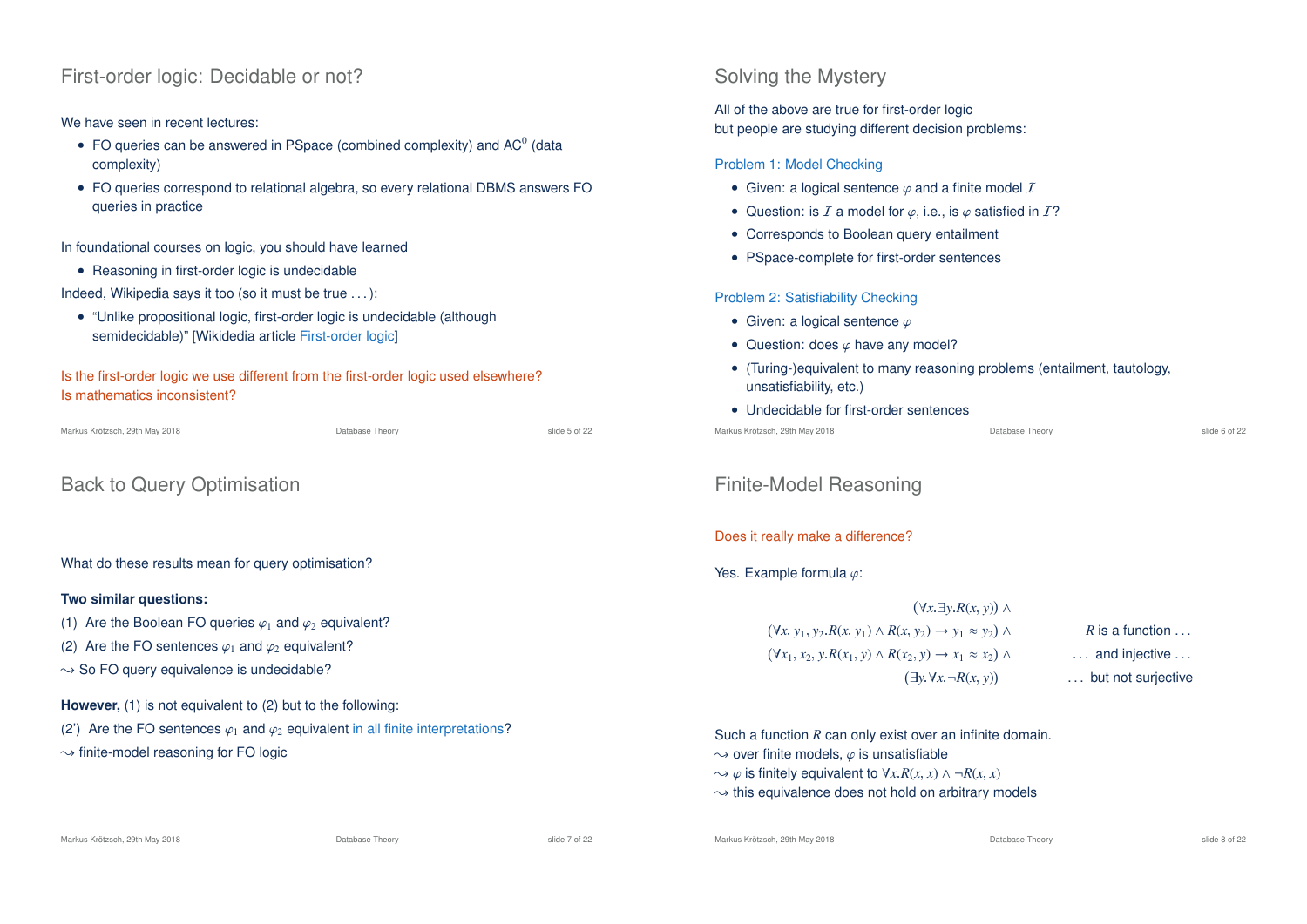## Trakhtenbrot's Theorem

Is finite-model reasoning easier than FO reasoning in general?

### Unfortunately no:

**Theorem 9.1 (Boris Trakhtenbrot, 1950):** Finite-model reasoning of first-order logic is undecidable.

Interesting observation:

- The set of all true sentences (tautologies) of FO is recursively enumerable ("FO entailment is semi-decidable")
- but the set of all FO tautologies under finite models is not.
- $\rightarrow$  finite model reasoning is harder than FO reasoning in this case!

Markus Krötzsch, 29th May 2018 Database Theory slide 9 of 22

# TM Runs as Finite Models

```
Recall: Turing Machine is given as M = \langle Q, q_{start}, q_{acc}, \Sigma, \Delta \rangle(state set Q, tape alphabet \Sigma with blank \Box, transitions \Delta \subseteq (Q \times \Sigma) \times (Q \times \Sigma \times \{l, r, s\}))
```
A configuration is a (finite piece of) tape  $+$  a position  $+$  a state:



Here is how we want part of our model (database) to look:



# Let's Prove Trakhtenbrot's Theorem

### **Proof idea:** reduce the Halting Problem to finite satisfiability

- Input of the reduction: a deterministic Turing Machine (DTM) M and an input string *w*
- Output of the reduction: a first-order formula  $\varphi_{M,w}$
- Such that M halts on  $w$  if and only if  $\varphi_{M,w}$  has a finite model

Ok, this would do, because Halting of DTMs is undecidable, but how should we achieve this?

- Capture the computation of the DTM in a finite model
- The model contains the whole run: the tape and state for every computation step
- A finite part of the tape is enough if the DTM halts

Markus Krötzsch, 29th May 2018 Database Theory slide 10 of 22

# Encoding TM Runs as Relational Structures

We use several unary predicate symbols to mark tape cells:

- $S_{\sigma}(\cdot)$  for each  $\sigma \in \Sigma$ : tape cell contains symbol  $\sigma$
- $H_q(\cdot)$  for each  $q \in Q$ : head is at tape cell, and TM is in state q

We use two binary predicate symbols to connect tape positions:

- $right(\cdot, \cdot)$ : neighbouring tape cells at same step
- right<sup>+</sup> $(\cdot, \cdot)$ : transitive super-relation of right
- future $(\cdot, \cdot)$ : tape cells at same position in consecutive steps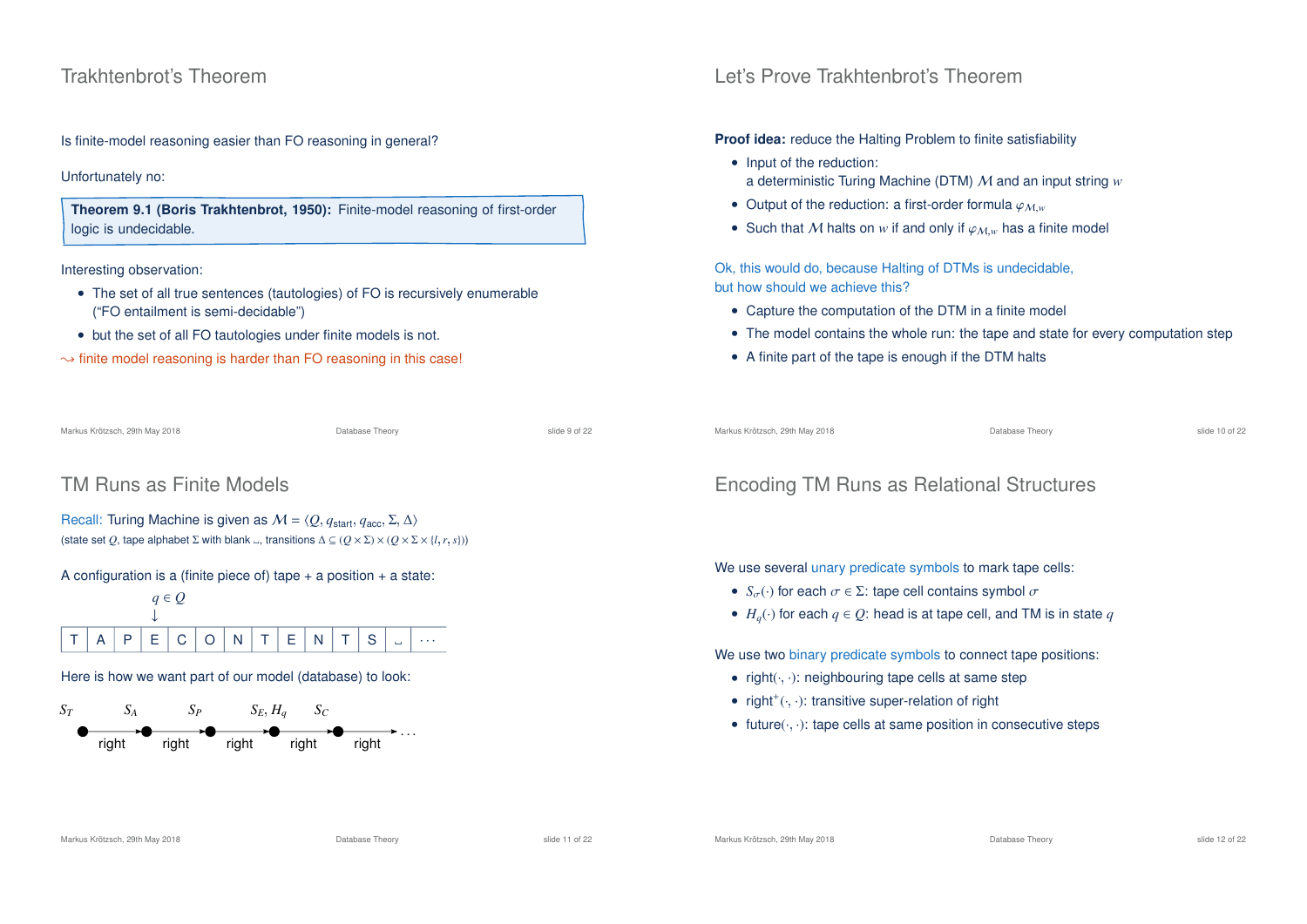## Intended Database





We now need to specify formulae to enforce this intended structure (or something that is close enough to it).

| Markus Krötzsch, 29th May 2018 | Database Theory | slide 13 of 22 |
|--------------------------------|-----------------|----------------|
|                                |                 |                |

## Consistent Tape Contents, Head, and State

### A cell can only contain one symbol:

$$
\varphi_S = \bigwedge_{\sigma,\sigma' \in \Sigma, \sigma \neq \sigma'} \forall x. (\neg S_{\sigma}(x) \vee \neg S_{\sigma'}(x))
$$

The TM is never at more than one position:

$$
\varphi_H = \bigwedge_{q \in Q} \forall x, y. \left( H_q(x) \land \text{right}^+(x, y) \to \bigwedge_{q' \in Q} \neg H_{q'}(y) \right) \land \n\bigwedge_{q \in Q} \forall x, y. \left( \text{right}^+(x, y) \land H_q(y) \to \bigwedge_{q' \in Q} \neg H_{q'}(x) \right)
$$

The TM can only be in one state:

$$
\varphi_Q = \bigwedge_{q,q' \in Q, q \neq q'} \forall x. (\neg H_q(x) \vee \neg H_{q'}(x))
$$

Markus Krötzsch, 29th May 2018 **Database Theory** Database Theory slide 15 of 22

## Defining the Initial Configuration

Require that right<sup>+</sup> is a transitive super-relation of right:

 $\varphi_{\text{right}^+} = \forall x, y.(\text{right}(x, y) \rightarrow \text{right}^+(x, y))$  ∧  $\forall$ *x*, *y*, *z*.(right(*x*, *y*) ∧ right<sup>+</sup>(*y*, *z*) → right<sup>+</sup>(*x*, *z*))

Define start configuration for an input word  $w = \sigma_1 \sigma_2 \dots \sigma_n$ :

$$
\varphi_w = \exists x_1, \dots, x_n. H_{q_{\text{start}}}(x_1) \land \neg \exists z.\text{right}(z, x_1) \land
$$
  
\n
$$
S_{\sigma_1}(x_1) \land \neg \exists z.\text{future}(z, x_1) \land \text{right}(x_1, x_2) \land
$$
  
\n
$$
S_{\sigma_2}(x_2) \land \neg \exists z.\text{future}(z, x_2) \land \text{right}(x_2, x_3) \land
$$
  
\n...

 $S_{\sigma_n}(x_n)$  ∧ ¬∃*z*.future(*z*, *x*<sub>*n*</sub>) ∧  $\forall y. (right^+(x_n, y) \rightarrow (S_-(y) \land \neg \exists z. future(z, y)))$ 

 $\rightarrow$  there can be any number of cells right of the input, but they must contain ... Markus Krötzsch, 29th May 2018 Database Theory slide 14 of 22

## **Transitions**

For every non-moving transition  $\delta = \langle q, \sigma, q', \sigma', s \rangle \in \Delta$ :

$$
\varphi_{\delta} = \forall x. H_q(x) \land S_{\sigma}(x) \rightarrow \exists y. \text{future}(x, y) \land S_{\sigma'}(y) \land H_{q'}(y)
$$

For every right-moving transition  $\delta = \langle q, \sigma, q', \sigma', r \rangle \in \Delta$ :

$$
\varphi_{\delta} = \forall x. H_q(x) \land S_{\sigma}(x) \rightarrow \exists y. \text{future}(x, y) \land S_{\sigma'}(y) \land \exists z. \text{right}(y, z) \land H_{q'}(z)
$$

For every left-moving transition  $\delta = \langle q, \sigma, q', \sigma', l \rangle \in \Delta$ :

$$
\varphi_{\delta} = \forall x. H_{q}(x) \land S_{\sigma}(x) \land (\exists v.\mathsf{right}(v,x)) \rightarrow \exists y.\mathsf{future}(x,y) \land S_{\sigma'}(y) \land \exists z.\mathsf{right}(v,z) \land H_{q'}(z)
$$

Summing all up:

$$
\varphi_{\Delta} = \bigwedge_{\delta \in \Delta} \varphi_{\delta}
$$

Markus Krötzsch, 29th May 2018 Database Theory slide 16 of 22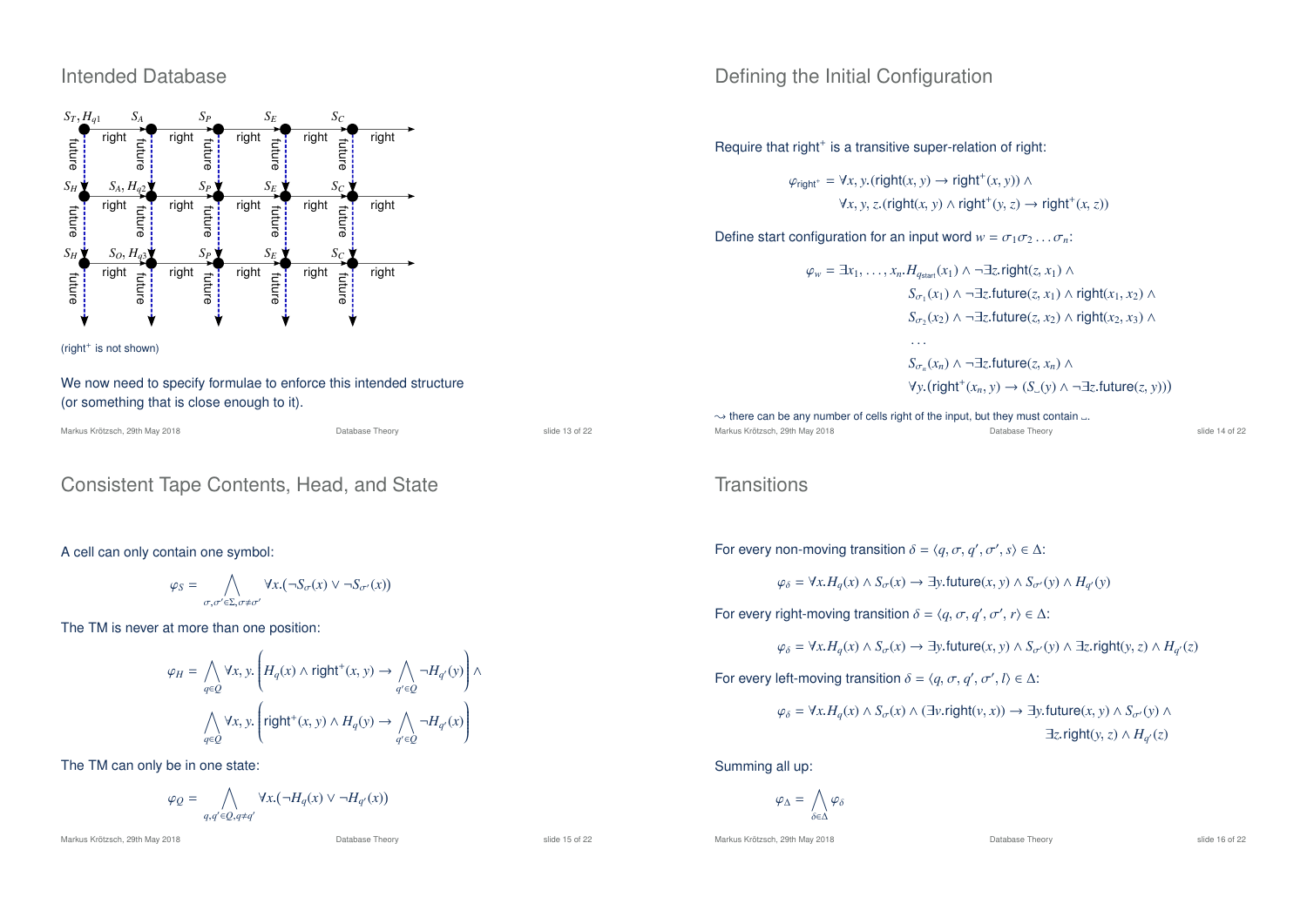## Preserve Tape if not Changed by Transition

### Contents of tape cells that are not under the head are kept:

$$
\varphi_{\text{mem}} = \forall x, y \ldotp \bigwedge_{\sigma \in \Sigma} \left( S_{\sigma}(x) \land \left( \bigwedge_{q \in Q} \neg H_q(x) \right) \land \text{future}(x, y) \rightarrow S_{\sigma}(y) \right)
$$

## Building the Configuration Grid

If one cell has a future  $(\rightarrow)$  or past  $(\leftarrow)$ , respectively, all cells of the tape do:

 $\varphi_{fn1} = \forall x_2, y_1$ . (∃*x*<sub>1</sub>. right(*x*<sub>1</sub>, *y*<sub>1</sub>) ∧ future(*x*<sub>1</sub>, *x*<sub>2</sub>)) ↔ (∃*y*<sub>2</sub>. future(*y*<sub>1</sub>, *y*<sub>2</sub>) ∧ right(*x*<sub>2</sub>, *y*<sub>2</sub>))  $\varphi_{fp2} = \forall x_1, y_2$ .(∃ $y_1$ .right $(x_1, y_1)$  ∧ future $(y_1, y_2)$ ) ↔  $(\exists x_2$ .future $(x_1, x_2)$  ∧ right $(x_2, y_2)$ )

Left (*l*) and right (*r*) neighbours, and future (*f*) and past (*p*) are unique:

 $\varphi_r = \forall x, y, y'$ .right $(x, y) \land$ right $(x, y') \rightarrow y \approx y'$  $\varphi_l = \forall x, x', y.\mathsf{right}(x, y) \land \mathsf{right}(x', y) \rightarrow x \approx x'$  $\varphi_f = \forall x, y, y'$ .future $(x, y) \land$  future $(x, y') \rightarrow y \approx y'$  $\varphi_p = \forall x, x', y$ .future $(x, y) \land$  future $(x', y) \rightarrow x \approx x'$ 

Markus Krötzsch, 29th May 2018 Database Theory slide 17 of 22

## Finishing the Proof of Trakhtenbrot's Theorem

### We obtain a final FO formula

 $\varphi_{M,w} = \varphi_{\text{right}^+} \wedge \varphi_w \wedge \varphi_S \wedge \varphi_H \wedge \varphi_O \wedge \varphi_\Delta \wedge \varphi_{\text{mem}} \wedge$  $\varphi$ <sub>*fp*1</sub> ∧  $\varphi$ <sub>*fp*2</sub> ∧  $\varphi$ <sub>*r*</sub> ∧  $\varphi$ <sub>*l*</sub> ∧  $\varphi$ <sub>*f*</sub> ∧  $\varphi$ <sub>*p*</sub>

Then  $\varphi_{M,w}$  is finitely satisfiable if and only if M halts on  $w$ :

- If M has a finite run when started on *w*, then  $\varphi_{M,w}$  has a finite model that encodes this run.
- If  $\varphi_{M,w}$  has a finite model, then we can extract from this model a finite run of M on *w*.

Note: the proof can be made to work using only one binary relation symbol and no equality (not too hard, but less readable)

#### Markus Krötzsch, 29th May 2018 Database Theory slide 18 of 22

## The Impossibility of FO Query Optimisation

### Trakhtenbrot's Theorem has severe consequences for static FO query optimisation

**Theorem 9.2 (Exercise):** All of the following decision problems are undecidable:

- Query equivalence
- Query emptiness
- Query containment

### $\rightarrow$  "perfect" FO query optimisation is impossible

Other important questions about FO queries are also undecidable, for example:

• Is a given FO query domain independent?